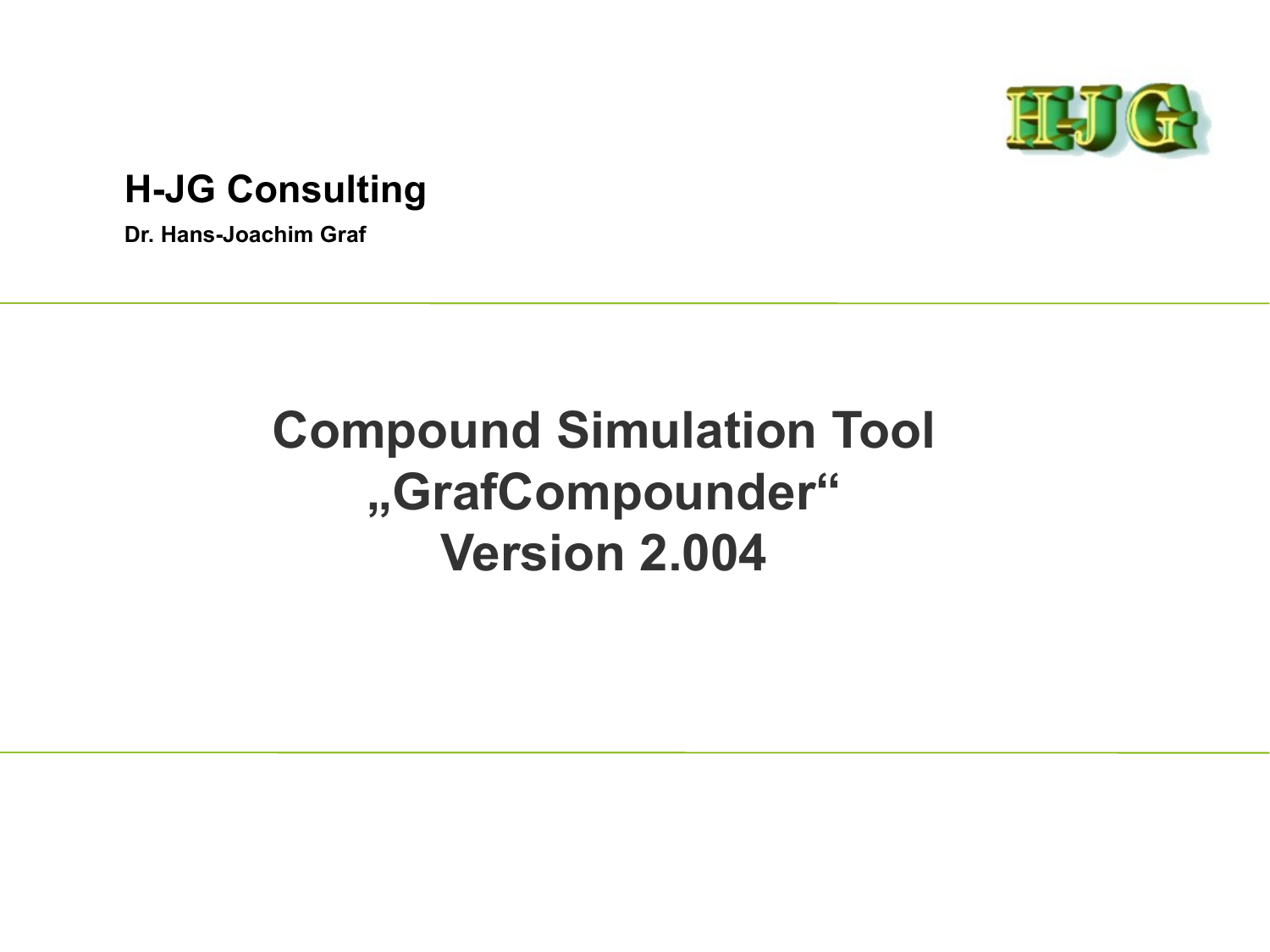

### **Advantages to the Customer**

### **Computer Aided Compound Development**

- **Better utilization of historic compound data base**
- **Faster results minimizes efforts and time in development**
- **Increases creativity through compound simulation**

 **Compound calculation and simulation goes beyond "trial and error" and typical statistical design of experiment (DoE) algorithms**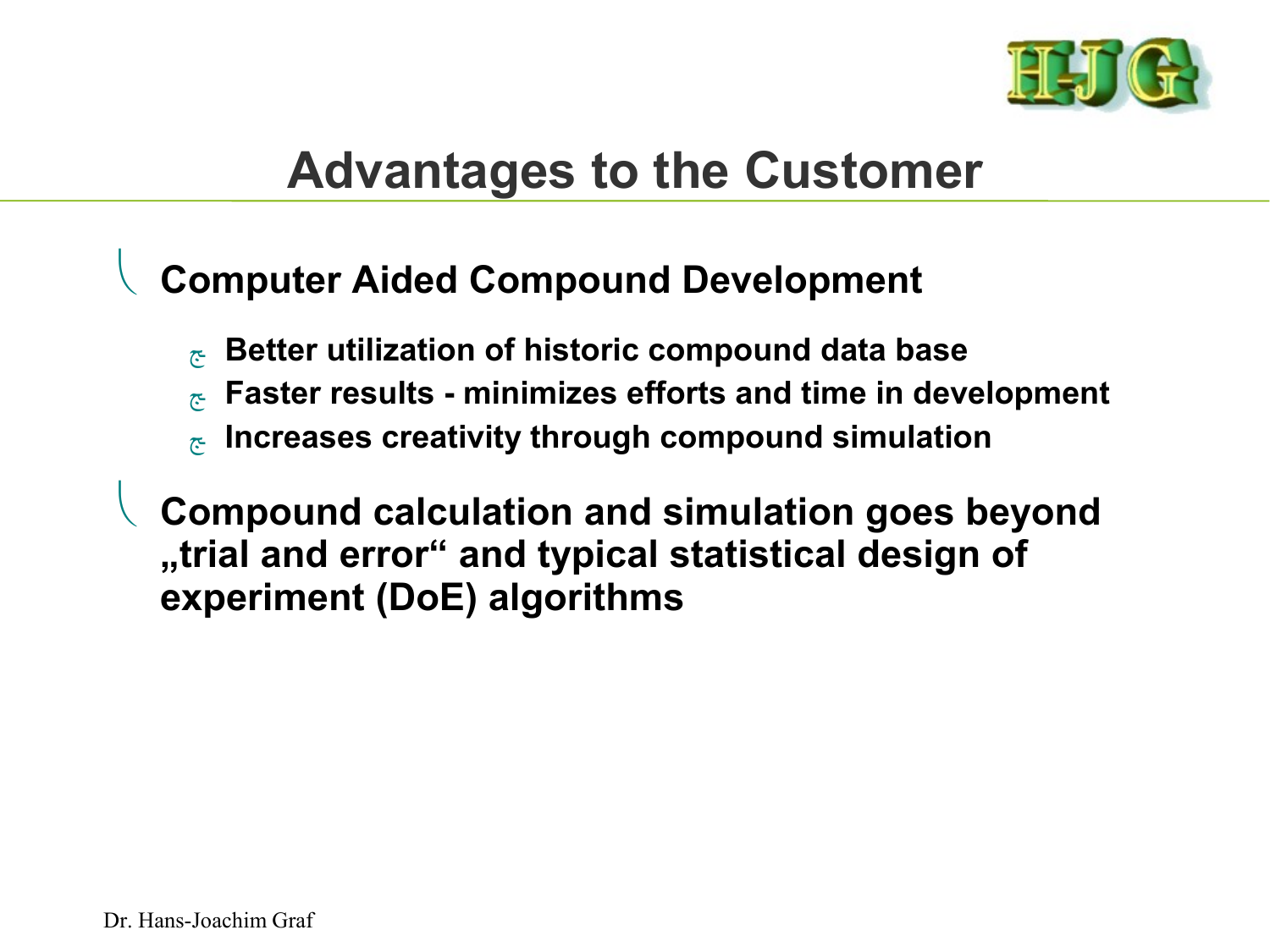

# **Specifics of GrafCompounder**

- The GrafCompounder uses the **Multiple Linear Iteration method [MLI] to calculate a new recipe according to properties targeted**
- **The GrafCompounder enables the user to analyze and improve their compound database via identification of faulty data sets**
- **Each compound is taken into account for the calculation and the influence of each on the final result is visualized as a ratio**
- **The GrafCompounder is a fast and easy to use tool without utilizing a complex "hidden" mathematical and analytical method**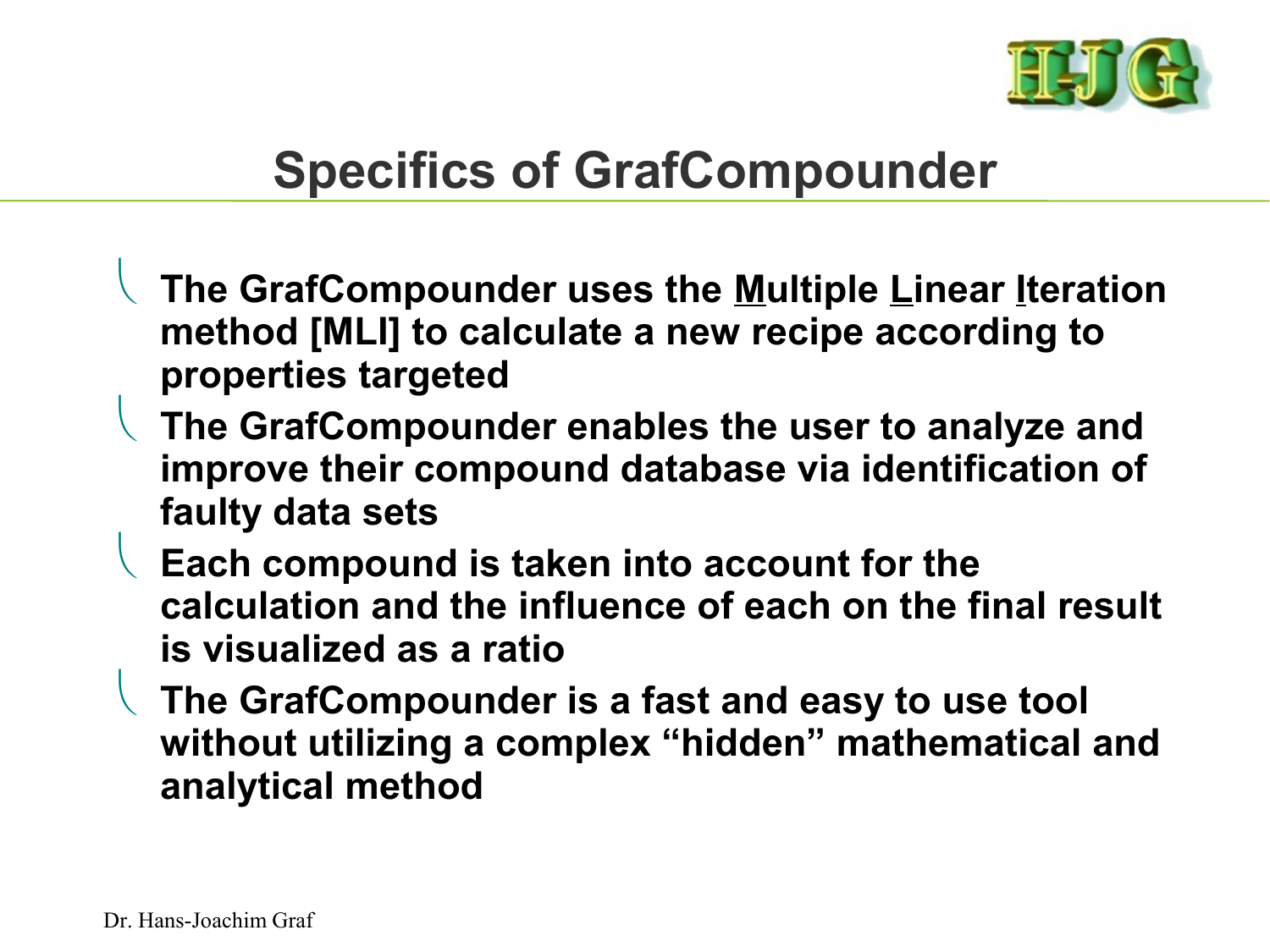

# **Specifics of GrafCompounder**

- **The resulting formulas calculated correspond to the general rules of compounding**
- **These formulas will show property scores larger than the 90% confidence interval**
- **Only one confirmation experiment is needed as opposed to multiple trials**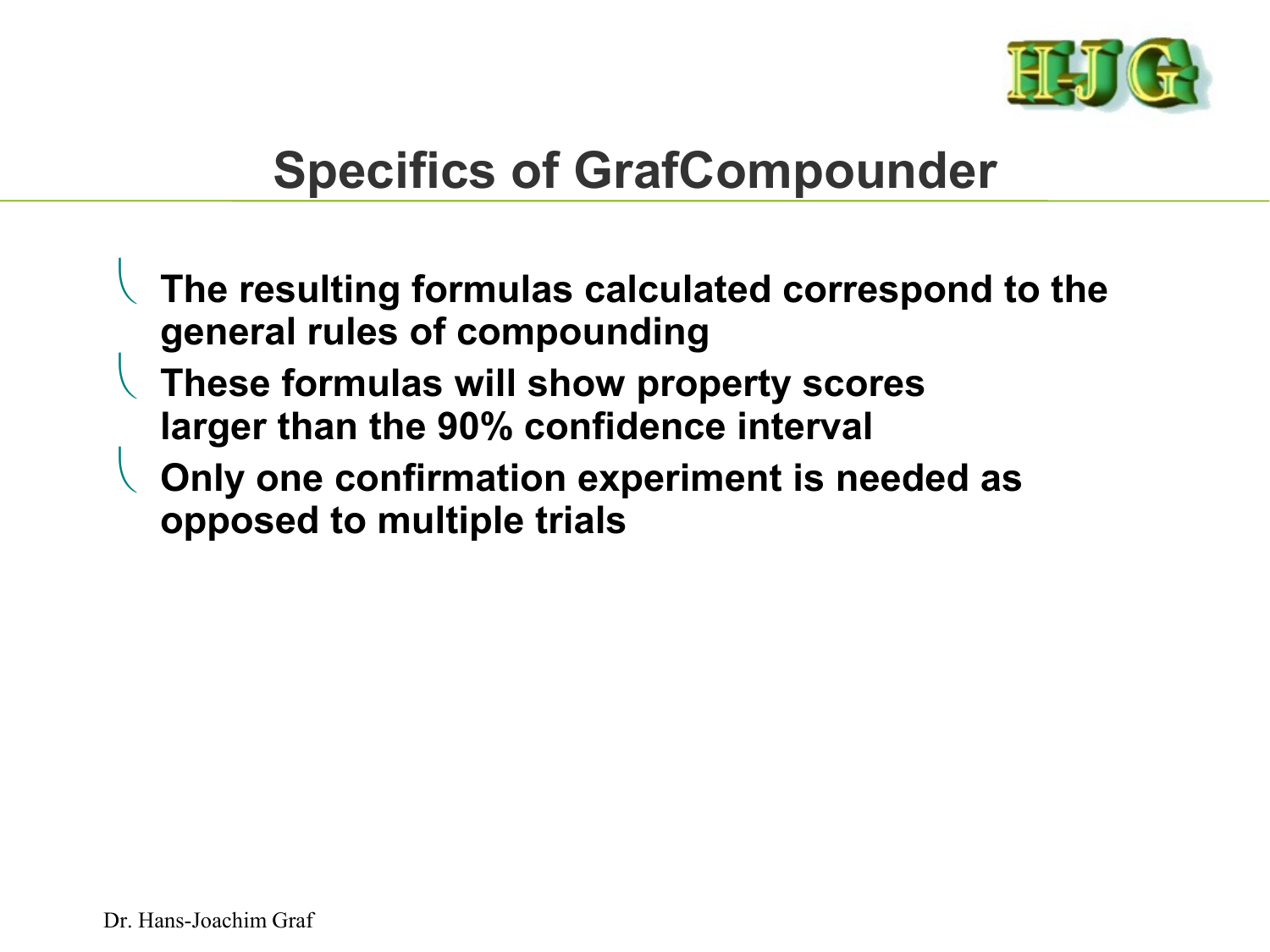

# **Example of Program Working Screen**

#### **Screenshot of GrafCompounder with demo data, targets and a calculated compound**

| <b>ALL</b> GrafCompounder version 2.003 |                 |                                                                         |        |                |                   |        |        |        |            |                                  |                              |                |      |     |                        | -      | - 0                                                | $\mathbf{x}$ |       |                         |
|-----------------------------------------|-----------------|-------------------------------------------------------------------------|--------|----------------|-------------------|--------|--------|--------|------------|----------------------------------|------------------------------|----------------|------|-----|------------------------|--------|----------------------------------------------------|--------------|-------|-------------------------|
| File Edit Help                          |                 |                                                                         |        |                |                   |        |        |        |            |                                  |                              |                |      |     |                        |        |                                                    |              |       |                         |
| Input data:                             |                 |                                                                         |        |                |                   |        |        |        |            | Criteria:                        |                              |                |      |     |                        |        | Output:                                            |              |       |                         |
|                                         |                 | 50AL511 50AL512 50AL513 50AL514 50AL515 50AL516 50AL517 50AL518 50AL542 |        |                |                   |        |        |        |            | Name                             | Min                          | Max            | From | To  | Weig                   | Trdoff |                                                    |              |       |                         |
| Demo Data                               |                 |                                                                         |        |                |                   |        |        |        |            |                                  |                              |                |      |     |                        |        |                                                    |              |       | $\blacktriangle$        |
|                                         | <b>Recipes:</b> |                                                                         |        |                |                   |        |        |        |            |                                  |                              |                |      |     |                        |        |                                                    |              |       |                         |
| Ingredients:                            |                 | 50AL511 50AL512 50AL513 50AL514 50AL515 50AL516 50AL517 50AL518 50AL542 |        |                |                   |        |        |        |            |                                  |                              |                |      |     |                        |        | Mixture 1                                          |              |       |                         |
| <b>NR (SMR - 10)</b>                    | 100.00          | 100.00                                                                  | 100.00 | 100.00         | 100.00            | 100.00 | 100.00 | 100.00 | 100.00     | <b>NR (SMR - 10)</b>             | 100                          | 100            |      |     |                        |        | 100                                                |              |       |                         |
| N330                                    | 10.00           | 30.00                                                                   | 50.00  | 25.00          | 45.00             | 75.00  | 45.00  | 65.00  | 50.00      | <b>N330</b>                      | 10                           | 75             | 48   |     | 52                     |        | 48.35                                              |              |       |                         |
| CaCO <sub>3</sub>                       | 20.00           | 20.00                                                                   | 20.00  | 20.00          | 20.00             | 20.00  | 20.00  | 20.00  |            | CaCO <sub>3</sub>                | $\overline{O}$               | 20             |      |     |                        |        | 17.8                                               |              |       |                         |
| Naphtenic Oil                           | 5.00            | 25.00                                                                   | 45.00  | 5.00           | 25.00             | 45.00  | 5.00   | 25.00  | 10.00      | <b>Naphtenic Oil</b>             | 5                            | 45             |      |     |                        |        | 23.75                                              |              |       |                         |
| ZnO                                     | 5.00            | 5.00                                                                    | 5.00   | 5.00           | 5.00              | 5.00   | 5.00   | 5.00   | 5.00       | ZnO                              | 5                            | 5              |      |     |                        |        |                                                    |              |       |                         |
| Stearic Acid                            | 2.00            | 2.00                                                                    | 2.00   | 2.00           | 2.00              | 2.00   | 2.00   | 2.00   | 2.00       | <b>Stearic Acid</b>              | $\overline{2}$               | $\overline{2}$ |      |     |                        |        |                                                    |              |       |                         |
| <b>IPPD</b>                             | 2.00            | 2.00                                                                    | 2.00   | 2.00           | 2.00              | 2.00   | 2.00   | 2.00   | 2.00       | <b>IPPD</b>                      | $\overline{2}$               | $\overline{2}$ |      |     |                        |        |                                                    |              |       |                         |
|                                         | 1.50            | 1.50                                                                    | 1.50   | 1.50           | 1.50              | 1.50   | 1.50   | 1.50   | 0.25       | S.                               | 0.25                         | 1.5            |      |     |                        |        | 1.3625                                             |              |       |                         |
| TMTD - 80                               |                 |                                                                         |        |                |                   |        |        |        | 1.00       | TMTD - 80                        | o                            |                |      |     |                        |        | 0.11                                               |              |       |                         |
| <b>CBS-80</b>                           | 0.65            | 0.65                                                                    | 0.65   | 0.65           | 0.65              | 0.65   | 0.65   | 0.65   | 2.10       | <b>CBS-80</b>                    | 0.65                         | 2.1            |      |     |                        |        | 0.8095                                             |              |       |                         |
| Total                                   | 146.15          | 186.15                                                                  | 226.15 | 161.15         | 201.15            | 251.15 | 181.15 | 221.15 | 172.35     | <b>Total</b>                     |                              | 146.15 251.15  |      |     |                        |        | 201.182                                            |              |       |                         |
| <b>Properties:</b>                      |                 |                                                                         |        |                |                   |        |        |        |            |                                  |                              |                |      |     |                        |        |                                                    |              |       |                         |
| MooneyML(1+4) 100°C                     | 32.00           | 36.00                                                                   | 31.00  | 34.00          | 30.00             | 42.00  | 60.00  | 39.00  | 41.00      | MooneyML(1+4)                    | 30                           | 60             |      |     |                        |        | 39.08                                              |              |       |                         |
| Mooney t5 / 120°C                       | 28.00           | 28.00                                                                   | 32.00  | 28.00          | 32.00             | 22.00  | 20.00  | 25.00  | 11.00      | Mooney t5/120°C                  | 11                           | 32             |      |     |                        |        | 24.62                                              |              |       |                         |
| Density                                 | 1.08            | 1.12                                                                    | 1.16   | 1.13           | 1.16              | 1.19   | 1.19   | 1.20   | 1.11       | Density                          | 1.08                         | 1.2            |      |     |                        |        | 1.1562                                             |              |       |                         |
| Hardness                                | 42.00           | 41.00                                                                   | 40.00  | 48.00          | 48.00             | 52.00  | 61.00  | 61.00  | 59.00      | <b>Hardness</b>                  | 40                           | 61             | 40   |     | 55                     |        | 50.96                                              |              |       |                         |
| <b>M300</b>                             | 1.80            | 3.00                                                                    | 3.00   | 4.40           | 4.60              | 5.30   | 8.00   | 7.60   | 9.40       | M300                             | 1.8                          | 9.4            |      |     |                        |        | 5.467                                              |              |       |                         |
| гs                                      | 25.00           | 21.00                                                                   | 15.00  | 25.00          | 20.00             | 15.30  | 23.00  | 18.00  | 23.00      | <b>TS</b>                        | 15                           | 25             | 20   |     |                        |        | 19.957                                             |              |       |                         |
| EB                                      | 785.00          | 725.00                                                                  | 690.00 | 715.00         | 705.00            | 615.00 | 560.00 | 590.00 | 540.00     | EB                               | 540                          | 785            |      | 650 |                        |        | 646.95                                             |              |       |                         |
| IDVR-26°C /24h                          | 22.00           | 28.00                                                                   | 30.00  | 17.00          | 19.00             | 35.00  | 29.00  | 27.00  | 77.00      | DVR-26°C /24h                    | 17                           | 77             |      |     |                        |        | 32.42                                              |              |       |                         |
| DVR 0°C /24h                            | 10.00           | 14.00                                                                   | 14.00  | 8.00           | 12.00             | 16.00  | 13.00  | 12.00  | 16.00      | DVR 0°C /24h                     | 8                            | 16             |      |     |                        |        | 13.19                                              |              |       |                         |
| DVR 23°C /72h                           | 8.00            | 10.00                                                                   | 14.00  | 9.00           | 13.00             | 16.00  | 10.00  | 17.00  | 18.00      | DVR 23°C /72h                    | 8                            | 18             |      |     |                        |        | 13.31                                              |              |       |                         |
| IDVR 70°C /24h                          | 39.00           | 50.00                                                                   | 61.00  | 44.00          | 50.00             | 54.00  | 44.00  | 50.00  | 17.00      | DVR 70°C /24h                    | 17                           | 61             |      |     |                        |        | 46.36                                              |              |       |                         |
| $\rightarrow$<br>Recipe ratios in %:    |                 | 5<br>11                                                                 | 10     | 11             | 11                | 19     | 11     | 11     | // ⊨<br>11 | ◂                                |                              |                |      |     |                        | ╹►     | ◂<br>Sum of recipe ratios (should be 100%):<br>100 |              | 9. ⊨. | $\overline{\mathbf{v}}$ |
|                                         |                 |                                                                         |        | Number format: | 12345.67 $\times$ |        |        |        |            | Import input data from clipboard | Auto mix (overwrite mixture) |                |      |     | Auto mix (new mixture) |        |                                                    |              |       |                         |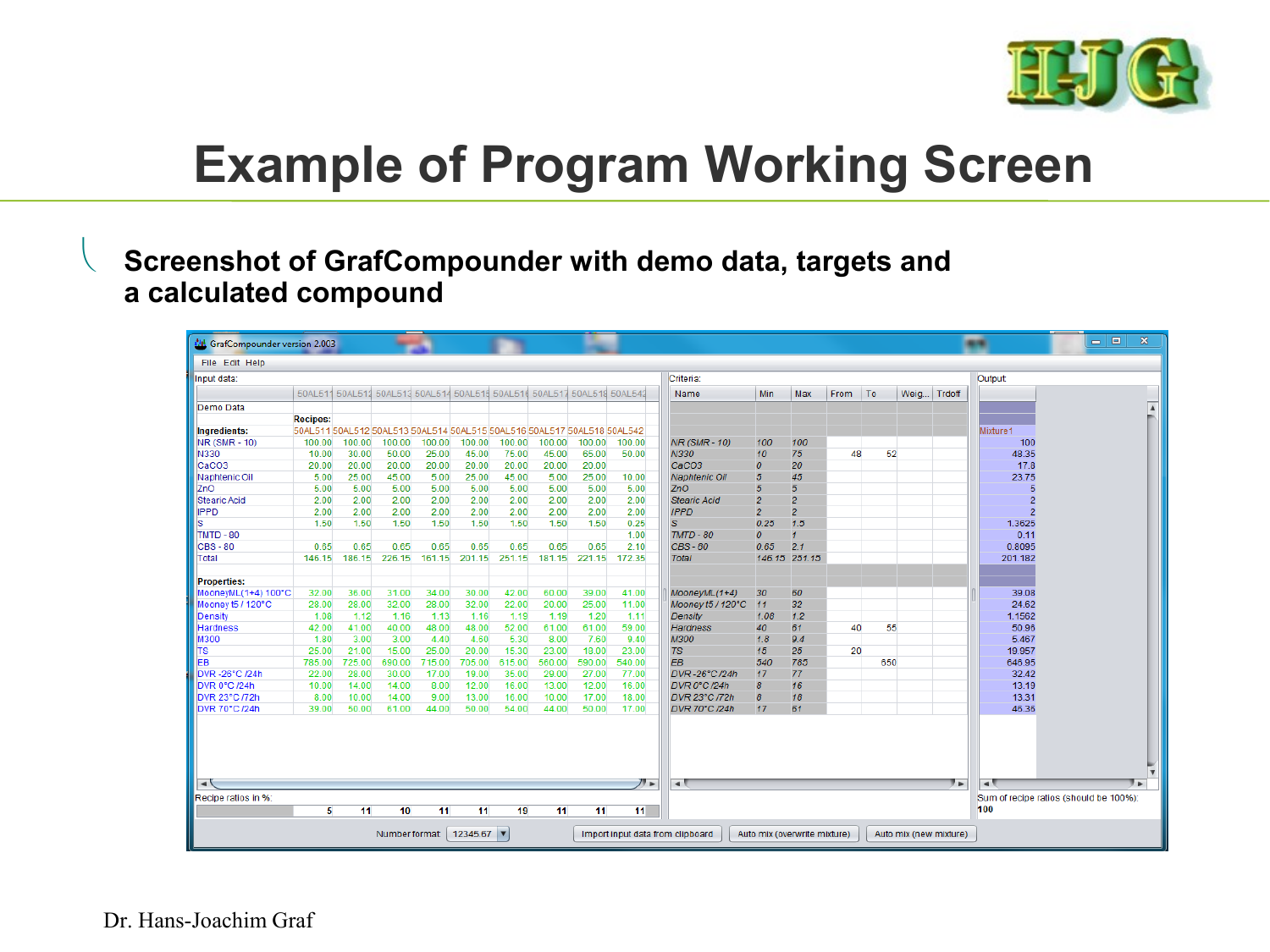

# **Projects done with GrafCompounder**

 **Samples of Projects successfully developed with GrafCompounder before market release:**

- **Non-bronzing iridescence EPDM compound**
- **SBR/EPDM blend for automotive profile**
- **Sponge corner moulding EPDM compound**
- **EPDM Compound for body mounts**
- **Seal for drinking water application**
- **NBR/PVC blend in automotive air ducts**
- **Very low temperature resistance NBR/PVC grommets**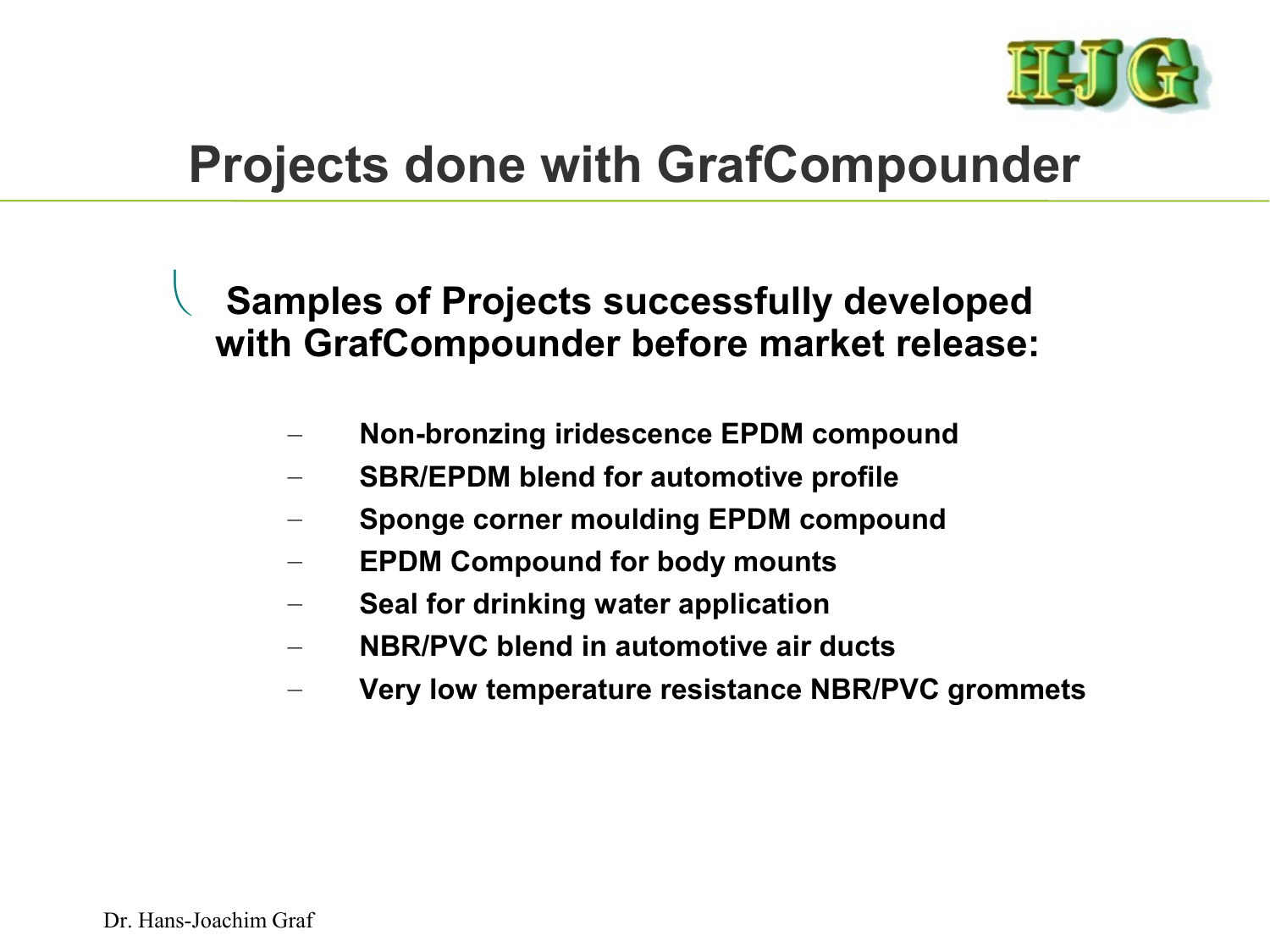

## **Market Situation**

 **There is no program on the market available with features like the GrafCompounder**

- **There are 9 US, 3 EP and 2 WO patents in the literature but nothing has been marketed**
- **Software CAD-Chem was taken from the market in approximately 2004**

**Similar programs**

- **Alfa-Technologies: Compound**
	- **A flexible recipe management system that provides a knowledge base that can be easily searched**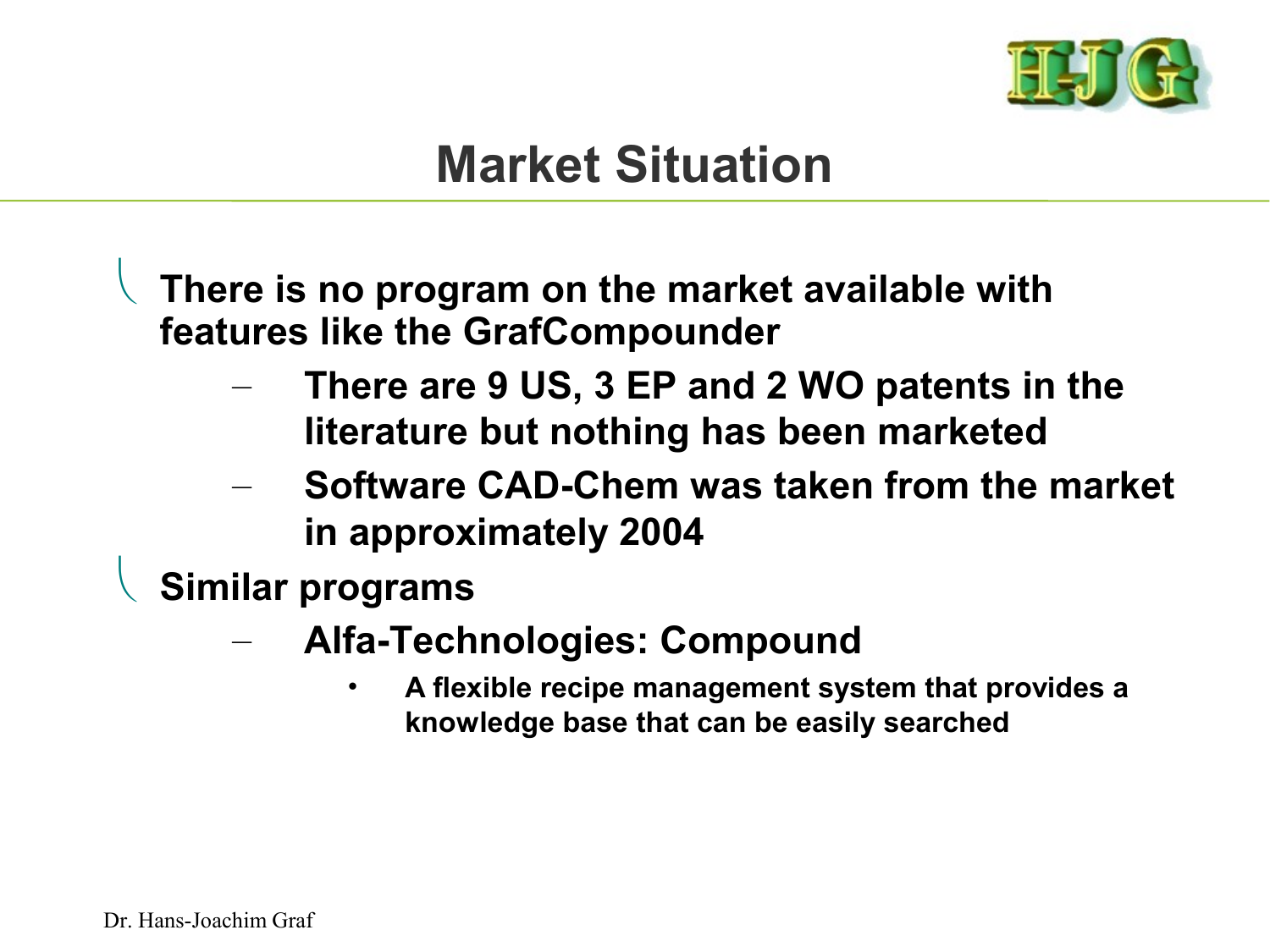

### **Market Situation**

#### **References (Selection)**

- **PT Hung A, Korea**
- **Dunlop Belt, Thailand**
- **Weros Technolgy, Germany**
- **Weir Minerals, Australia + USA**
- **Kozato Kizai, Malaysia**
- **Medical rubber products, Malaysia**
- **Ryco Hydraulics, Malaysia**
- **Loadstar, Srilanka**
- **Zeon, Thailand + USA**
- **Mahidol University, Thailand**
- **Rubber Research Institute, Malaysia**
- **LS Cable, Korea**
- **Carlisle Transportation Products, Thailand + USA**
- **Emerald Resident Tyre, India**
- **Lanxess, India**
- **Nisco Aegis Polymers, India**
- **Vitillo, Italy**
- **Royal Tires, India**
- **Parker, USA**
- **Trelleborg, USA**
- **Hexpol, USA**
- **Trico Products, USA**
- **National Oilwell Varco, USA**